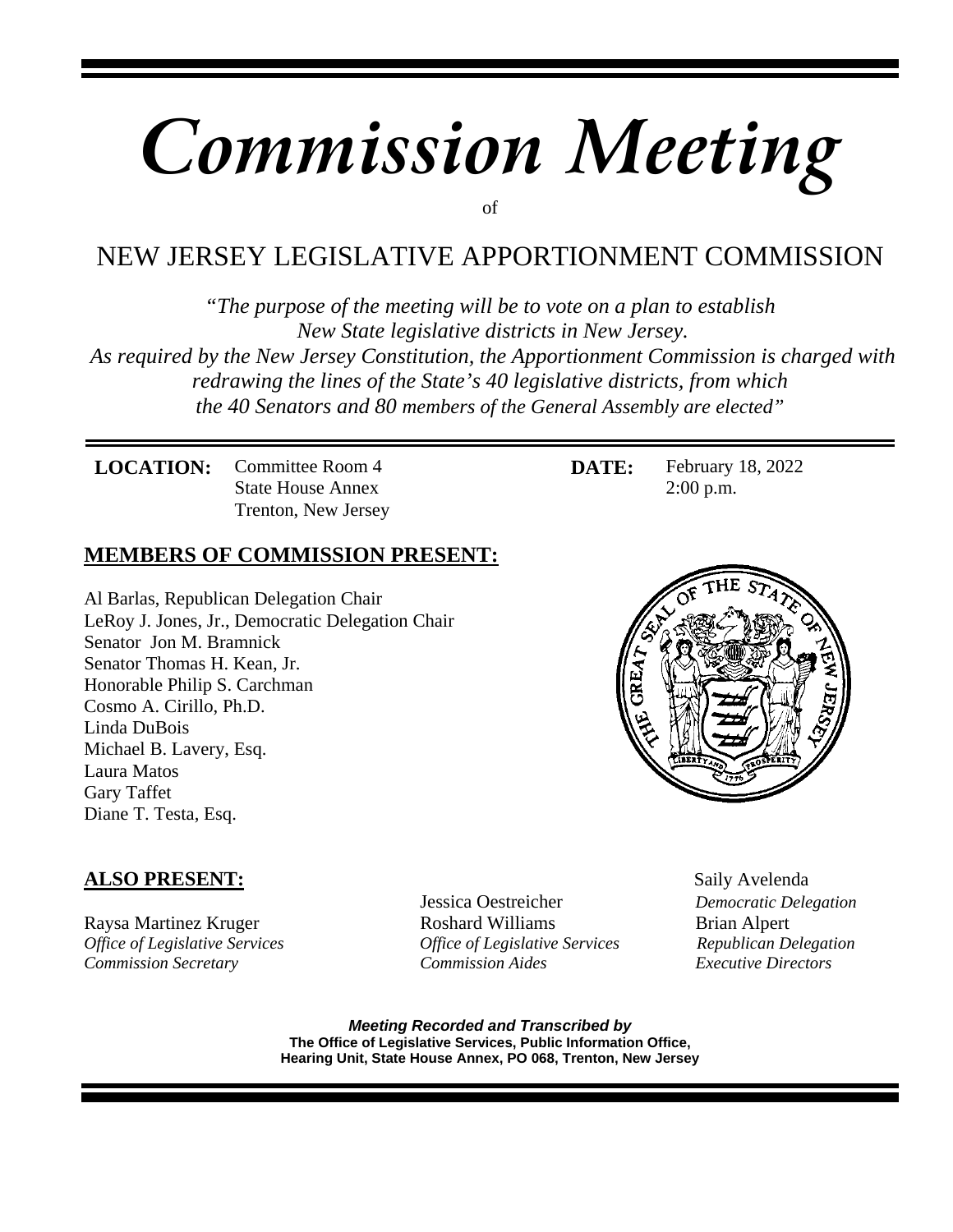# **TABLE OF CONTENTS**

**Page**

pnf:1-13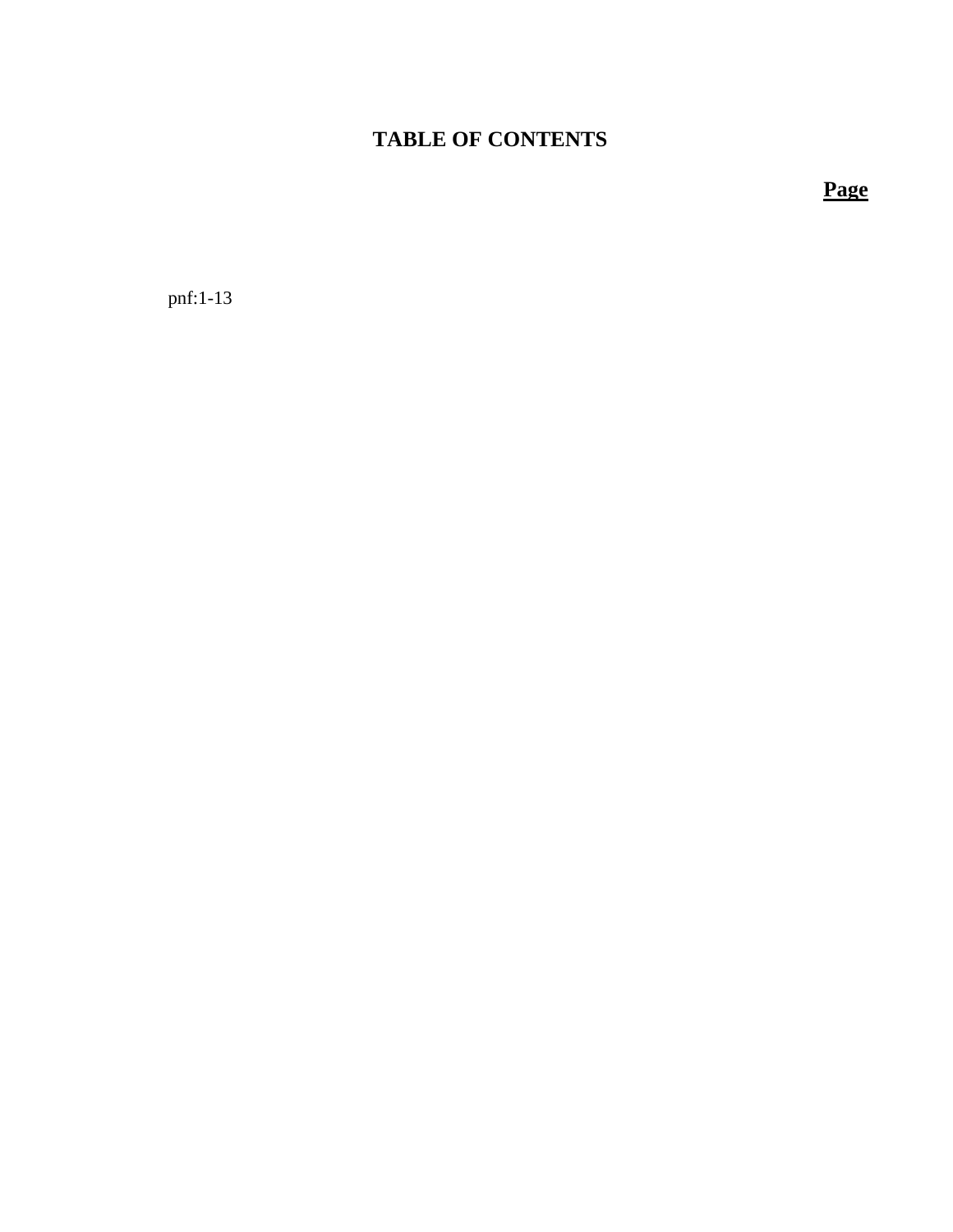**JUSTICE PHILIP S. CARCHMAN (Eleventh Member):**

Good afternoon, and welcome everyone to the record 12th public hearing of the New Jersey Apportionment Commission.

I would ask the Secretary to call the roll.

MS. MARTINEZ KRUGER (Commission Secretary): Commissioner Testa.

MS. TESTA: Present.

MS. MARTINEZ KRUGER: Commissioner Taffet.

MR. TAFFET: Present.

MS. MARTINEZ KRUGER: Commissioner Matos.

MS. MATOS: Present.

MS. MARTINEZ KRUGER: Commissioner Lavery.

MR. LAVERY: Present.

MS. MARTINEZ KRUGER: Commissioner Kean.

SENATOR KEAN: Here.

MS. MARTINEZ KRUGER: Commissioner DuBois.

MS. DuBOIS: Here.

MS. MARTINEZ KRUGER: Commissioner Cirillo.

DR. CIRILLO: Present.

MS. MARTINEZ KRUGER: Commissioner Bramnick.

SENATOR BRAMNICK: Present.

MS. MARTINEZ KRUGER: Co-Chair Jones.

**LEROY R. JONES, Jr. (Democratic Delegation Chair):**  Present.

MS. MARTINEZ KRUGER:Co-Chair Barlas.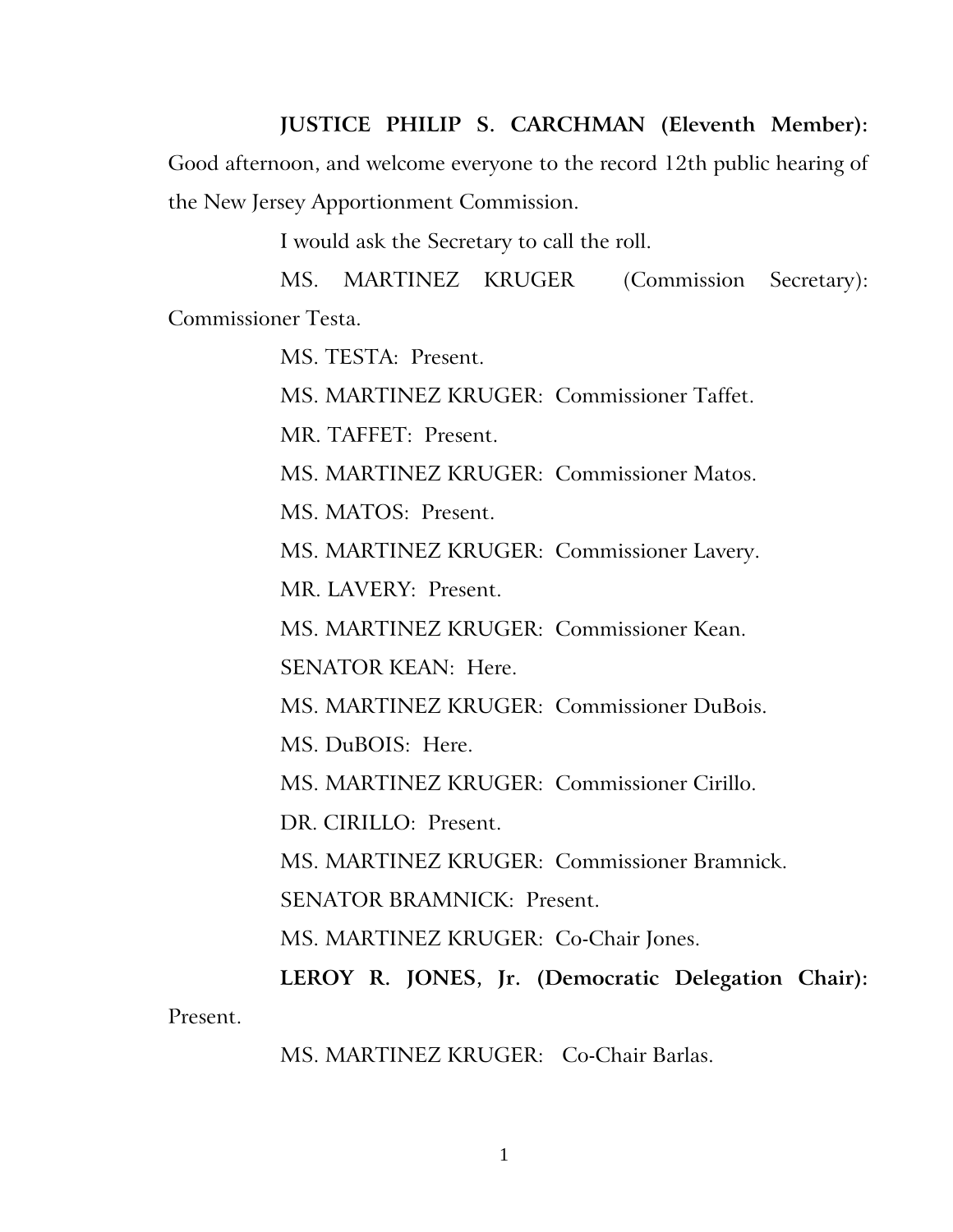**AL BARLAS (Republican Delegation Chair):** Present. MS. MARTINEZ KRUGER: Eleventh Member Carchman. JUSTICE CARCHMAN: Present.

Before we move to a vote, the Chairs have requested an opportunity to speak. And as has been the case throughout this process, they have agreed on who goes first. (laughter)

So, Chairman Barlas.

MR. BARLAS: That's how it started, and I guess that's how we're going to finish it.

So, first of all, I'd like to say, on behalf of myself and my fellow colleagues on the Republican side, thank you to everyone on the -- to our colleagues on the Democratic side. This process has been tough, it's been hard, it's been long. We all gave a little, we all went through a lot to get to this final product. And when we started our first public hearing, Chair Jones and Judge Carchman -- we all said that we were looking to make, end of the day where everyone will be proud; and we would do something potentially historic and give the residents of the State a map that they could all be proud of. And I think we certainly did that today.

Before I go into anything else, I also want to thank -- I know on behalf of everybody -- Raysa, and everybody at OLS, for everything that they have done since this process has started. I mean, you guys absolutely-- (applause). You guys truly are all of our unsung heroes for making every - all the stuff that we don't even realize is happening, just happened. So we truly, truly appreciate everything that you guys did for us.

To our side and our team -- Brian Alpert, Mark Duffy, Matt Gould, Kevin Logan; our attorney, Jason Torchinsky; everybody else who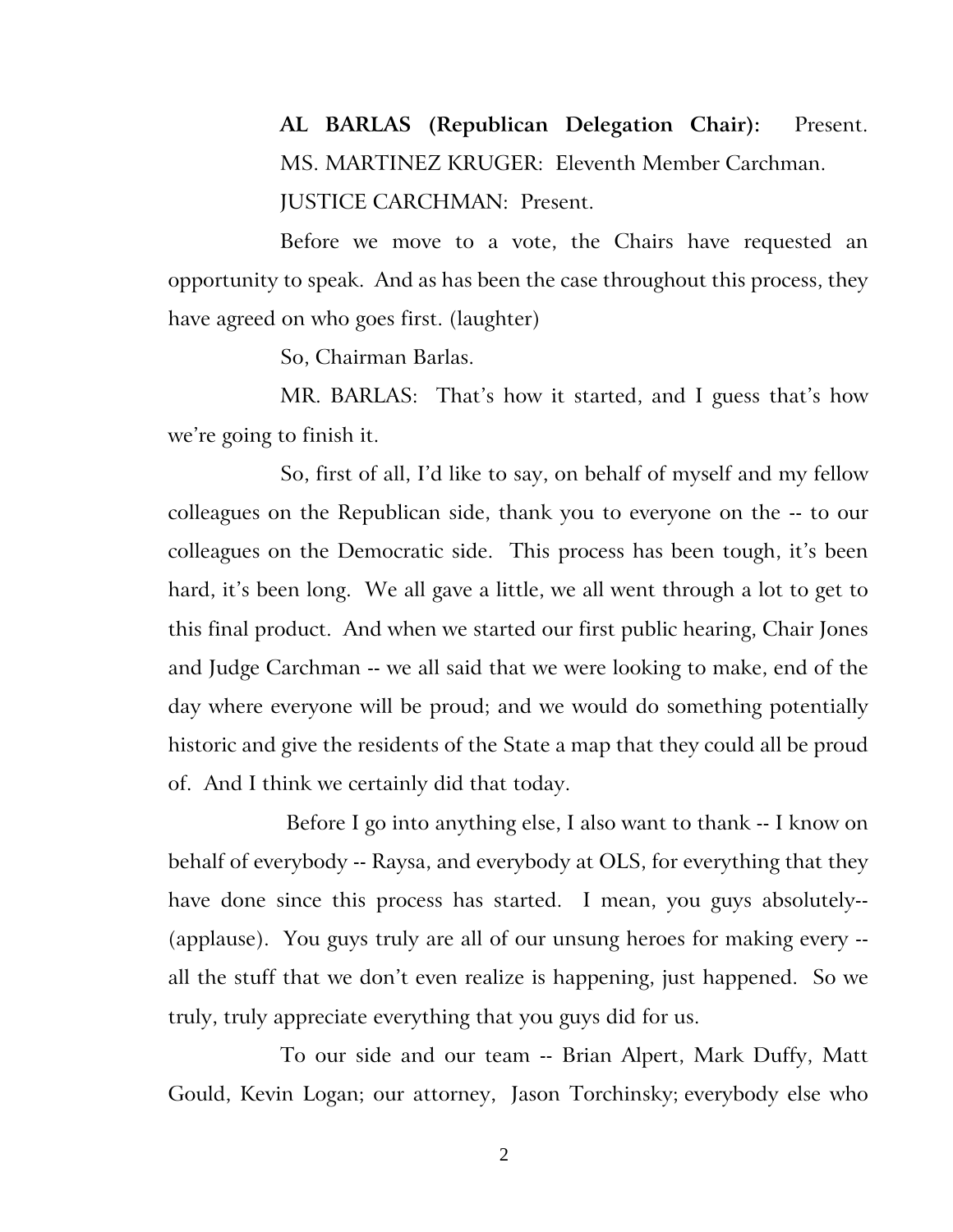was a part of this -- our mapmakers, our data guys -- thank you, everyone, for all your help and support in this process.

Just a couple things on the map itself, as we're going to vote on it soon, hopefully. Obviously, as the Judge said, this is a historic day. I don't think anyone ever thought we would get here. We all kind of hoped it; I don't think we ever actually thought we'd get here, but here we are. And before us is a map that will have one majority-minority African American district, two majority-minority Hispanic districts, and an African Americaninfluenced district, three Hispanic-influenced districts, and 10 minoritymajority districts as well. I mean, these are record numbers; these are historic things that we're accomplishing here today, based solely on the fact that our state is diverse, and we all acknowledged it, we all -- nobody shied away from what we had to do -- the obligation that was before us was to ensure that we produced a product that is representative of who we all are. And I think we all did that. And we can all walk out of here with our heads held high on that process.

And I have to say -- I don't usually talk about this stuff -- but, listen, you know, my family came here in 1985, with me on their hip, and four suitcases and 500 bucks. And they left martial law in Pakistan for a reason. And they wanted to be able to control their own destiny, and they wanted to be able to be in a country where their government actually responded to them. And, you know, if my dad could be here today, I think he'd be pretty proud. I know my mom was, as I was trying to explain everything that was going on last night; and she still had no idea what I was talking about, and that's okay. (laughter)

3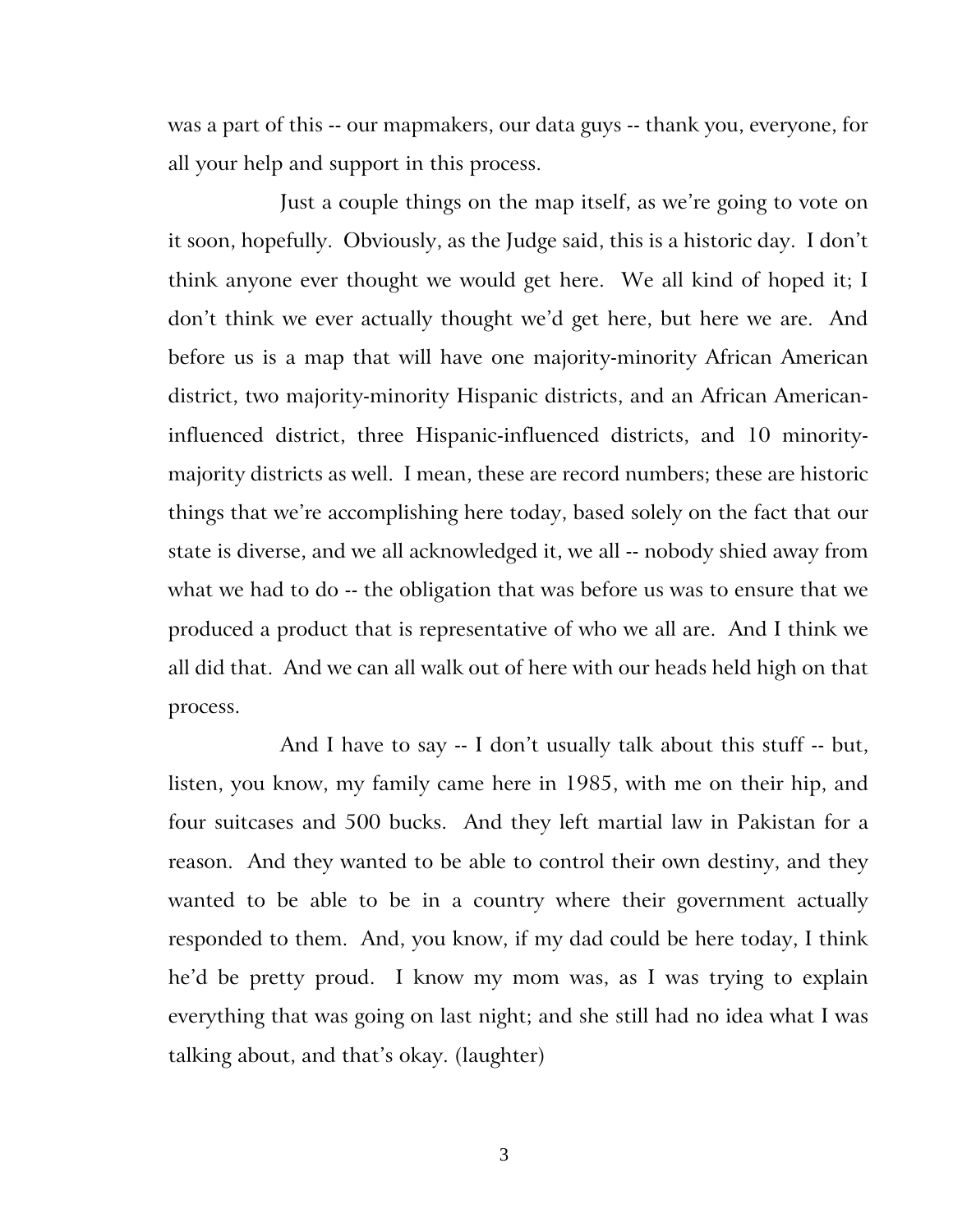But, you know, today I'm proud to be a part of this Commission. I'm proud to work with all of you. I'm proud to be friends with all of you. And I think we should all -- and I think we all are proud of this final and finished product that we have here today.

And to you, Co-Chair Jones, I just have to say, you've been my friend before, you were my friend during, you're going to be my friend after. And I don't believe we would be here today if it wasn't for your help, your leadership, your guidance.

And to Judge Carchman -- you were the right person for this job. It wouldn't have happened without you. And I have to say, I don't know how many Republicans have ever said this, but Chief Justice Rabner got this one right. (laughter) He got it right.

And there are 10 of us here, but this is a testament to you. This is a -- we have the Stokes model, we have this model, we have this standard, and now we have the Carchman standard. And that is a map that everybody can be proud of; that forges compromise and consensus from all sides.

So thank you, Judge.

JUSTICE CARCHMAN: Chairman Jones.

MR. JONES: Thank you, Mr. Chairman.

Ladies and gentlemen, today we're here to finalize a historic map. You know, I am proud of the exceptional work of our team -- including our Commissioners Cosmo Cirillo, Laura Matos, Gary Taffet, Diane Testa; as well as our Executive Director Saily Avelenda and Counsel Raj Parikh; and all the consultants and volunteers who dedicated their time, their efforts, their talents, simply to achieve this historic outcome.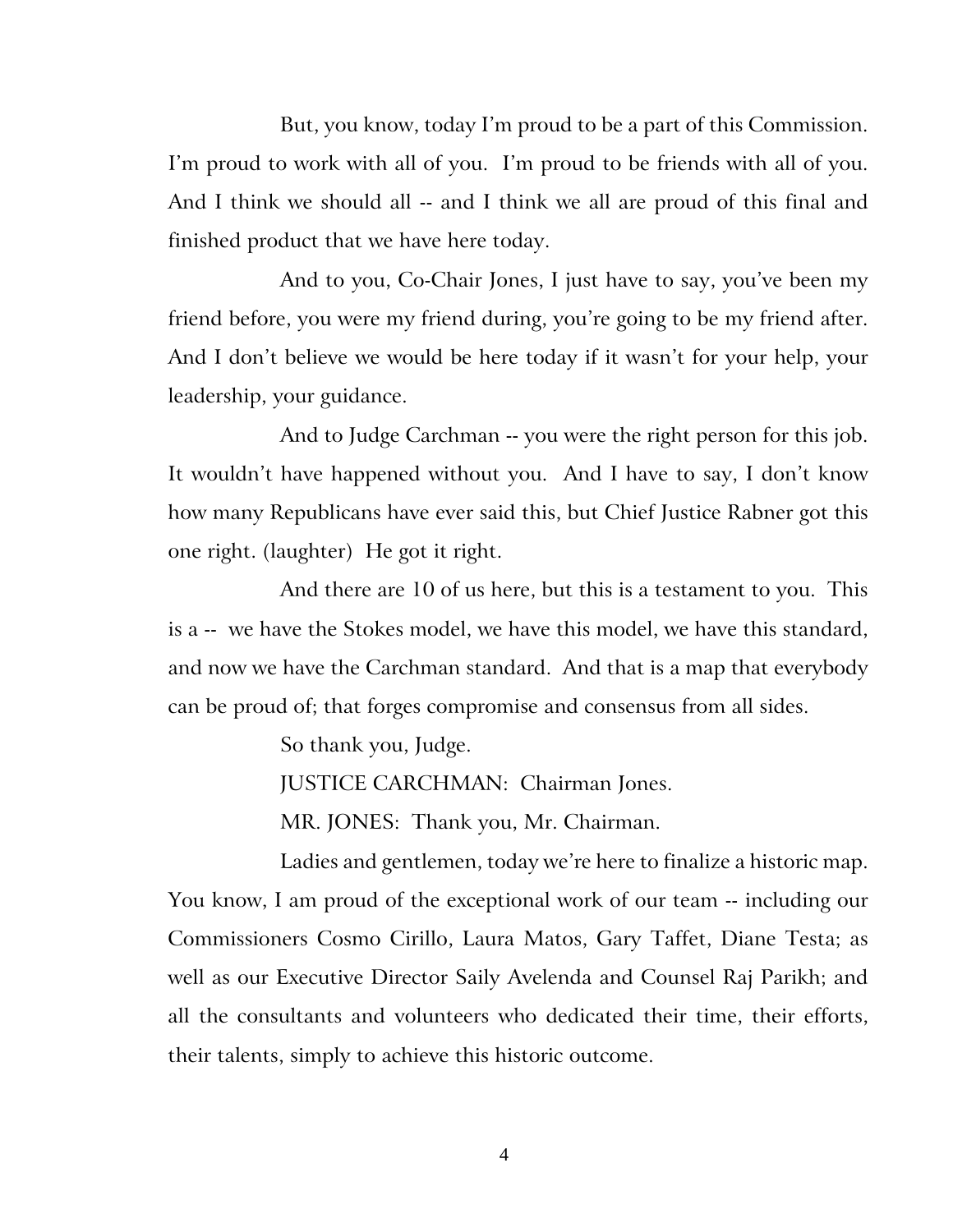This historic bipartisan map directly reflects the principles outlined by our independent member, Judge Philip Carchman. And it was able to come to fruition through hard work -- very hard work -- and the efforts of our Republican Co-chair and my friend, Al Barlas, and his team of Commissioners and professionals who worked tirelessly along with our team here to accomplish this goal.

You know, this map will provide so many opportunities for increased minority representation in Camden, in Hudson, in Essex counties, while maintaining or improving on the goals -- with competitive districts around the state that we will defend aggressively and with all alacrity, but in the spirit of good judgment and fairness along the way.

However, true consensus cannot be achieved without compromise from all parties. And that's what happened here in this historic process. Many of our Commissioners and party leaders were left with very, very difficult choices, which includes some very long-term and very wellrespected Democratic State Senators, who now find themselves in the same district with others who are of our Democratic party; legislators who find themselves in very tough races. But despite those sacrifices, we were able to build upon the Democratic map that has been in place since 2001.

I have to commend all of our Commissioners and the staff for the very hard work in getting to this outcome. But let me just pay special attention to the keen and expert representatives from the Office of Legislative Services.

Raysa Martinez Kruger -- you and your staff have been just magnificent; simply amazing. So our hats go off to all that you guys leant to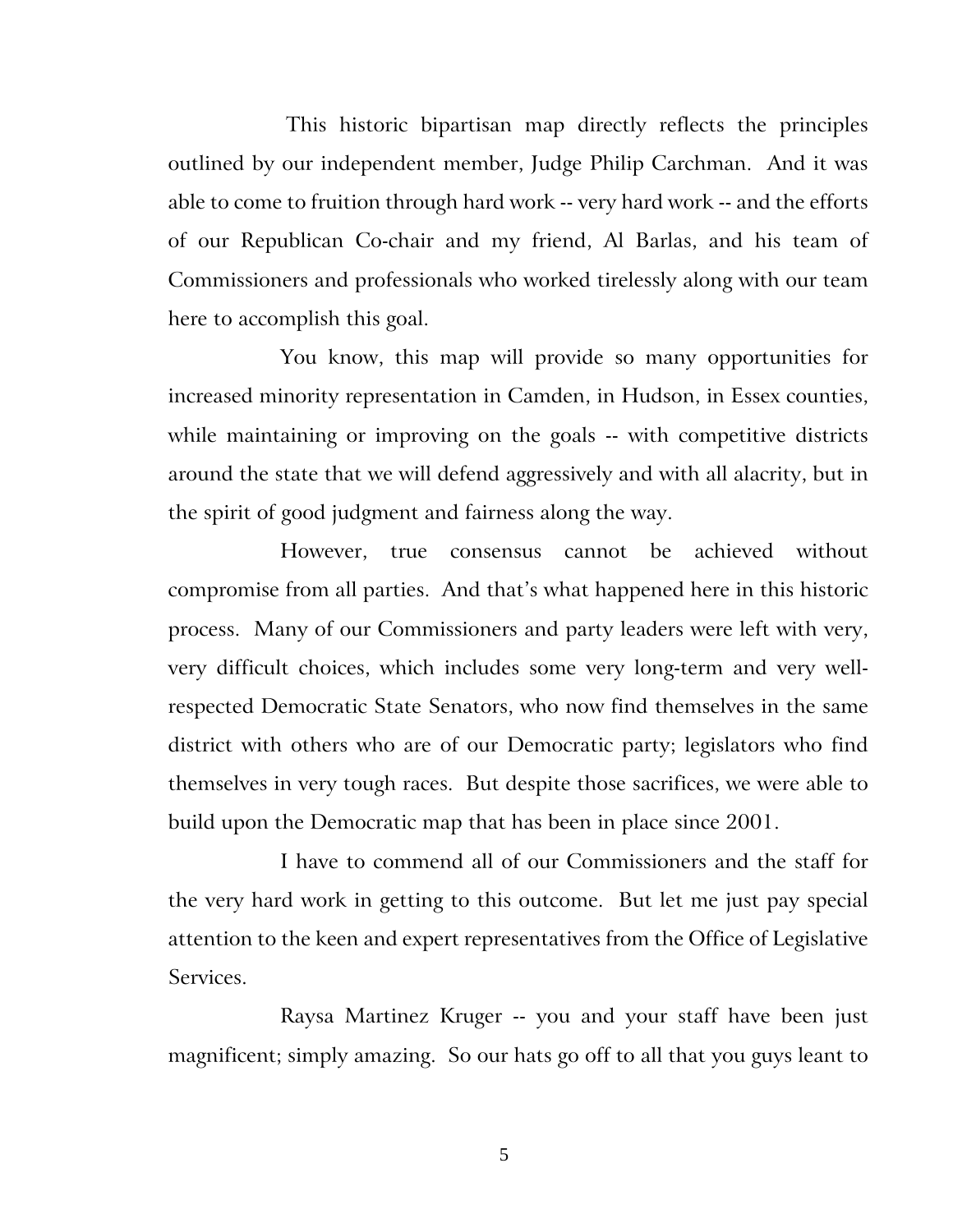this process. It was very well appreciated, extremely respected, and you were simply the consummate professionals in this process. We thank you.

But while there were so many gives and takes in his process, we leave here knowing that we achieved the best possible outcome for Democrats under these circumstances; and that we can continue to strive and prosper to better represent the people of our great State over these next 10 years if -- *if* we simply put the work in.

So we leave here knowing what can be accomplished when we simply work together on behalf of the people of this great State that we simply call *New Jersey*. That is simply historic.

So let me just say to all of you, and specifically to my friend Al Barlas, this couldn't have been accomplished without the camaraderie, the respect, and the mutual admiration that two men have for each other. I don't have the stories that Al just told about his family lineage and how he got here. But we engage in the same fight -- different parties, but the same fight -- to make sure that, in the state, individuals of color who find themselves labeled with the term *minority,* are in a better place; and have expert representation from the individuals who take their role in the maps that we will approve today.

To our independent member, who has been a rock, who, to Al and myself-- You know, I said to Al the other day -- I think the Judge has adopted us. (laughter)

But he's done that -- he did that in such a paternal way; but in a strict, and enforceable, and a respected way. He is, truly, a gem of an individual; a consummate professional, and a person who cares about this process and the people of New Jersey.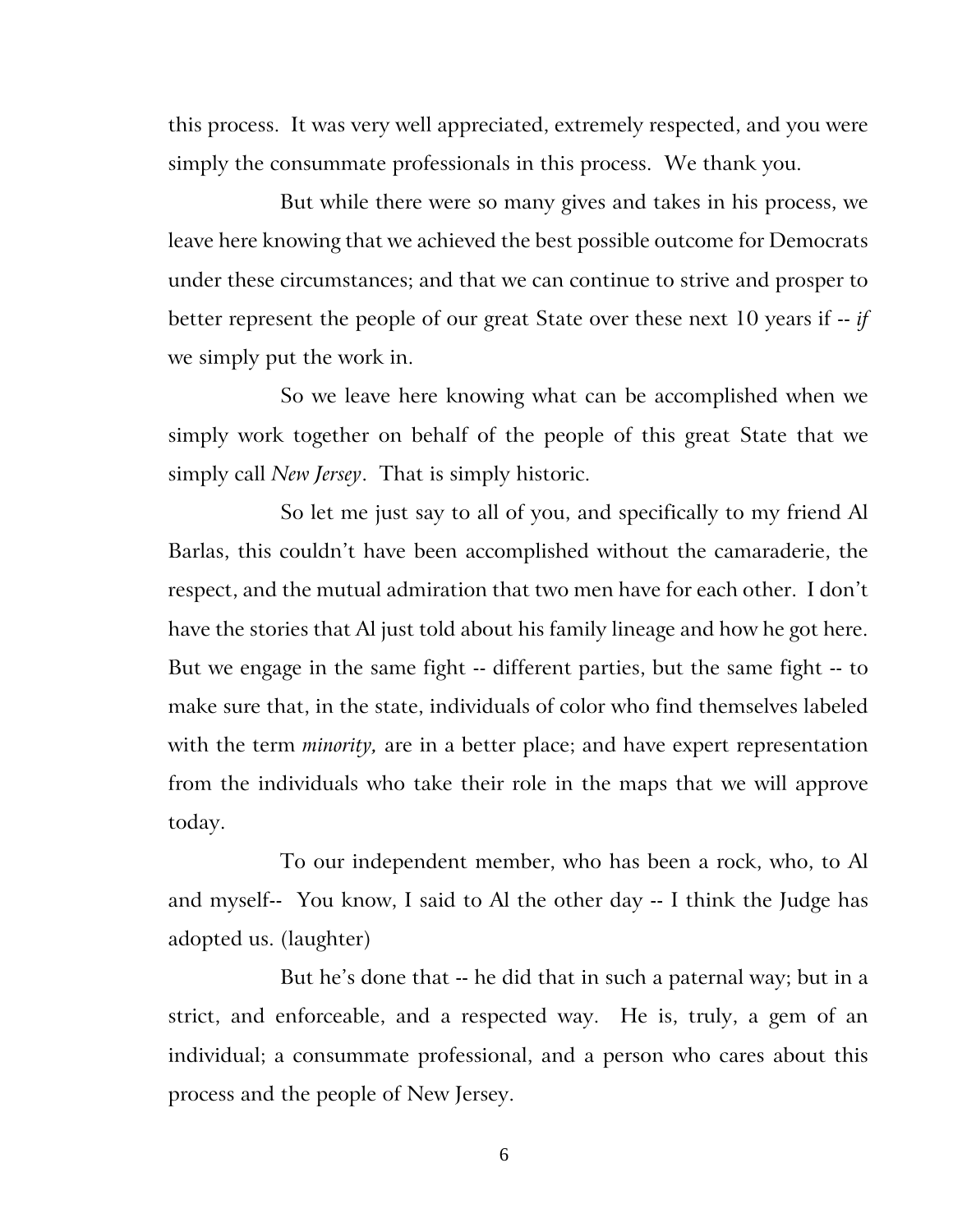It's been an honor, sir, to serve in this capacity with you; and I look forward to continuing to work -- whether side-by-side, or in our respective positions in the State and this world -- to make a better New Jersey.

Thank you so much, Judge.

And Madam Secretary, that concludes my comments.

JUSTICE CARCHMAN: Thank you.

I'd probably do better if I say nothing at this point (laughter), after hearing from the two Chairs. But I do have a couple of thoughts that I'd like to share with you all.

When I was talking to Andy Gimigliano, my attorney -- who you'll hear about in a moment -- earlier this morning, we were almost reminiscing, since it's now been 24 hours -- almost 24 hours -- about the process. And he said to me, "We have to remember democracy is a work in process." And I wrote it down, and I said, "I'm going to use that because it applies, with such force, to what has happened over the past week." Except I wrote down, "Democracy is a work in *progress,*" instead of *process.*

And our hope coming into this process, if you will, was that we would leave things better at the end than as we found them in the beginning. And today, I think I can speak for all of the Commissioners, who can hold their heads high and say, "We achieved that goal."

Any journey like this starts with leadership. And I will tell you now that the Commission was blessed with two extraordinary Co-Chairs, Chairman Barlas and Chairman Jones. Just so there is no misunderstanding, since we have been talking about this mutual admiration society, but I want to let the public know, without any question, that these two gentlemen are strong and fierce advocates for their respective positions. They didn't let any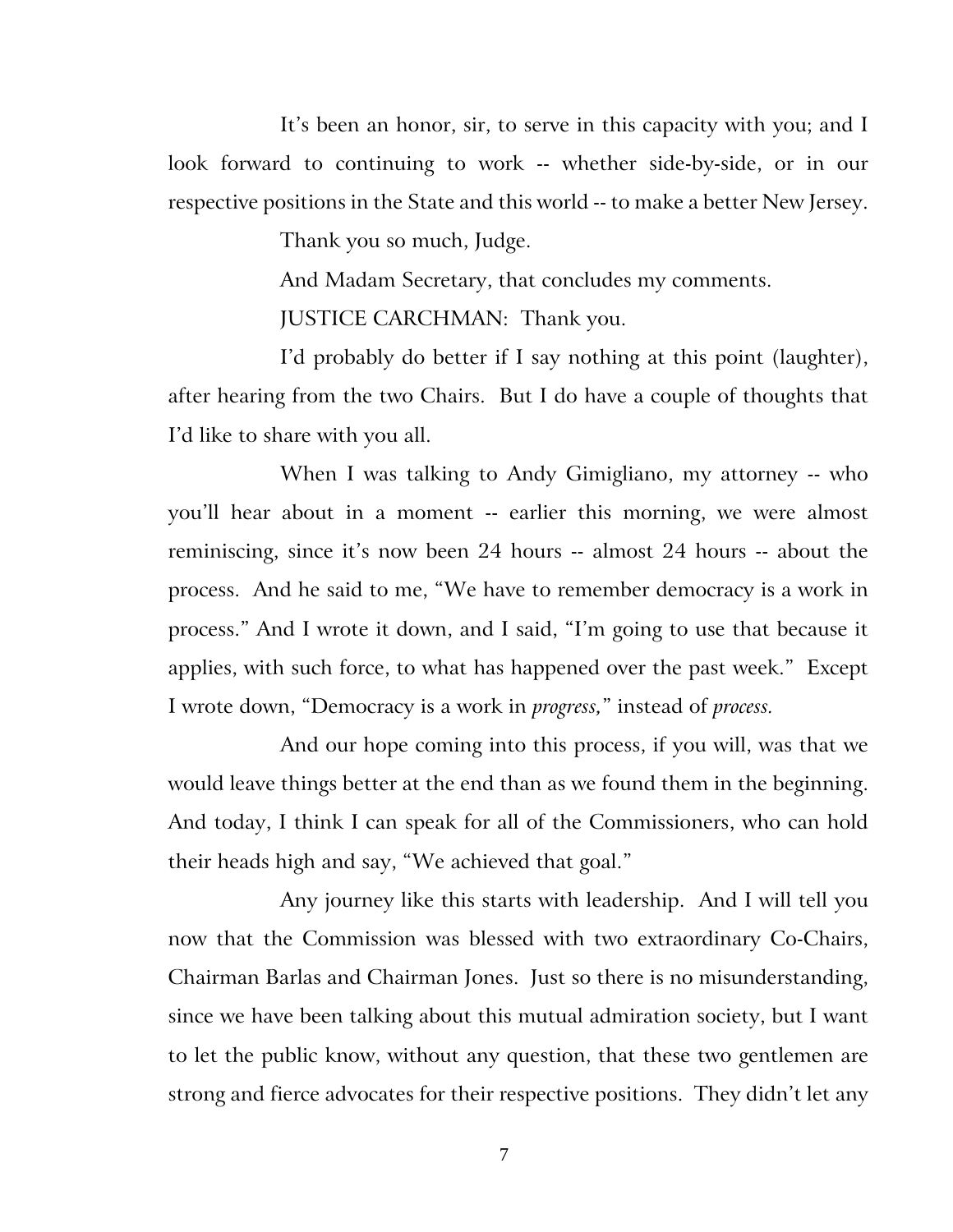stone go unturned, and they advocated directly, and strongly, and certainly competently on behalf of those who they represent and those citizens of New Jersey. But they did it in a way that marked the workings of the Commission this past week. They did it with respect for each other, and respect for all of the Commissioners and the public, they did it with civility. They were tough, they were tough on me sometimes. But they were fair, and that is so critical to an effective outcome that we have today.

All the Commissioners were exactly the same; every Commissioner -- none of whom I knew before I showed up a few months ago for our first meeting. In fact, I knew no one in this process until I showed up a few months ago. But every Commissioner has treated each other with respect, has treated each other civilly, has treated each other in a manner that can make a Commission like this work effectively. And everyone exhibited the same respect and toughness -- which is okay -- for each other; but they did it with civility.

Now, we've been talking earlier today, all of us, and hearing that there are people who are complaining about this piece of the map, that piece of the map. And the question always comes up, "Is the map perfect?" And the answer is very simple, "No, it is not perfect." It will never be perfect, because there is no perfect map to be found anywhere, and no one should feel anything otherwise.

We will have critics who will be focusing on this map and how it affects the next election, 2023, or how it affects something that may happen before that. But we didn't design a map for the next few weeks, and the next few months, or even for the next election. We're adopting a map for the next decade. And things will happen in New Jersey. Populations will shift, as they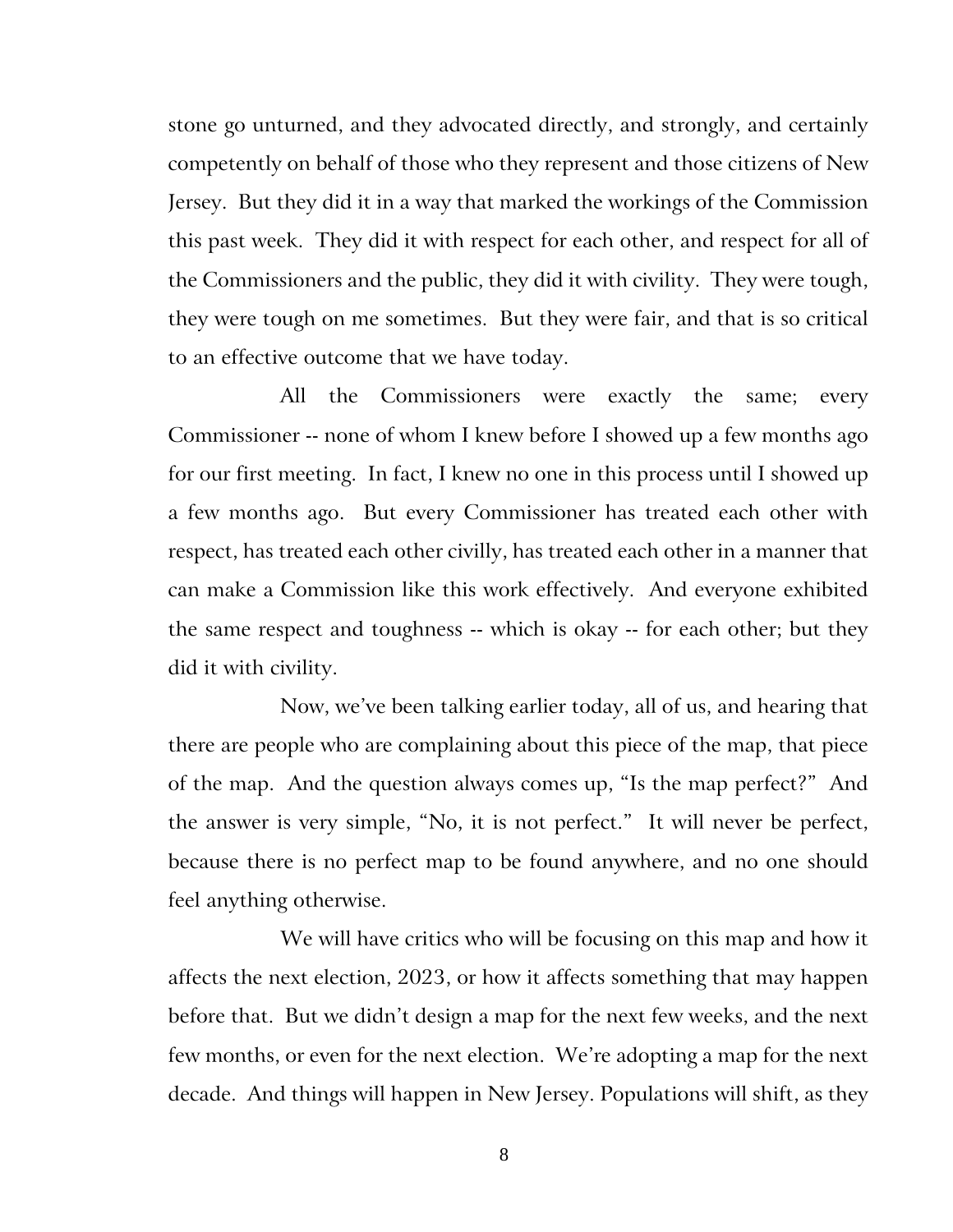did for the past 10 years; politics will change. And we want to leave a map that will endure for 10 years, and that's exactly what we've done.

But we've done more than that. I said at the beginning we wanted to leave this process better. Let's see; let's take a short catalog of what we've done. We've had a record number of public hearings; we've gotten the public involved. And when I say *we,* I'm really talking about the two Chairs.

We've had the first release of maps to the public. And there was debate about that, and it was good debate and legitimate debate because there are arguments, believe it or not, on both sides. And yet the maps were released to the public, and what happened? We had a record number of public participants at these hearings. And I will tell you, as of this morning, we're still getting letters responding to maps that feel like they're a decade ago. But we're getting public participation; the public was stimulated by the process.

We have, as the Chairs noted, a record number of new districts that provide opportunities that have not been seen before. And that's critically important. We have, as we all know, the first consensus bipartisan map in apportionment history in the State of New Jersey. Bipartisan -- a bipartisan map. Think about that. In this day and age of politics, what it takes to achieve a bipartisan map. And that belongs to all of the Commissioners, and to the leadership as well.

We've had a record number of map submissions by college students; and I have a feeling there may be a few teenagers involved in this process as well -- the public submitting maps to us. We had an extraordinary map presented to us from the Fair Districts Coalition, which was able to bring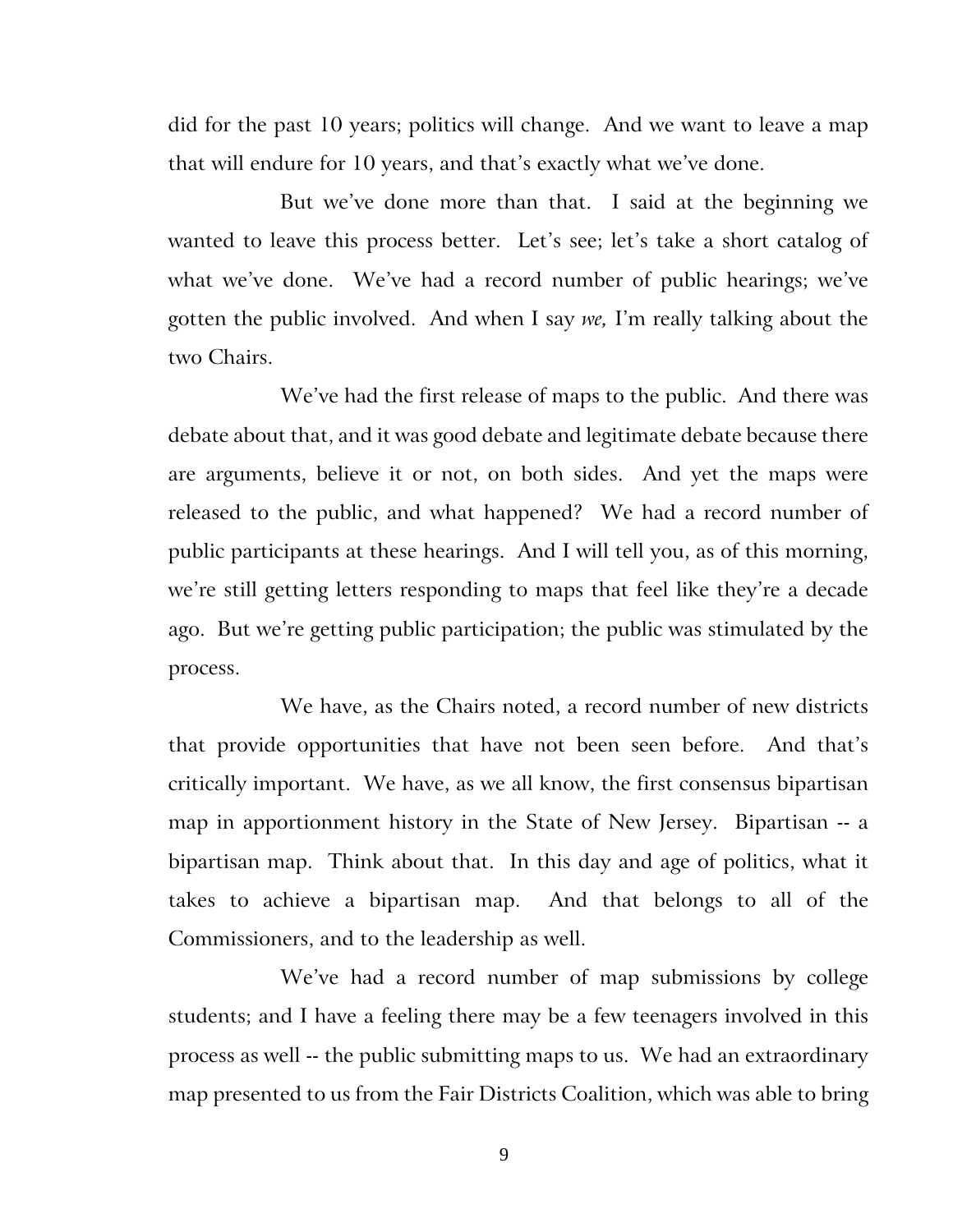together a record number of different diverse groups who agreed on what a map should look like. And what was critically important for the operation of this Commission was that the Commission sat, and listened, and heard what the public had to say. Now, not all requests were honored, because it's impossible to do so. The standards that were enunciated conflict with each other. They conflict in certain parts, and if you adopt -- if you adhere to one, you're sacrificing another. And what we ultimately end up with is a map that is balanced.

We have urged and we have received from the public something that they crave: participation in record numbers in this state.

A process such as this cannot, in any way, be accomplished without, as I've mentioned, the two Chairs here; and the members of the Commission are remarkably gifted leaders. But I also have to shout out a few other names: To staff -- to Brian Alpert and Saily Avelenda; to partisan counsel on both sides. We've mentioned the Office of Legislative Services; Raysa Martinez Kruger, Roshard Williams, and Jessica Oestreicher, from the Office of Legislative Services made the process seamless for us, so we didn't have to worry about the arrangements. They were all taken care of.

And I have to give a shout-out to the partisan teams who cooperated with us without question. But I have to give a special shout-out to my team as well. And I'm going to ask your indulgence for another moment or two. I will tell you, I never met one of them before this process started, and yet we bonded as a team. First, we have Professor Sam Wang and his team from Princeton University, the Electoral Innovation Lab. Sam is a true nonpartisan, who helped us immeasurably in his work and his analysis. And his team included Jesse Clark, Rick Ober, Nate Moore; and the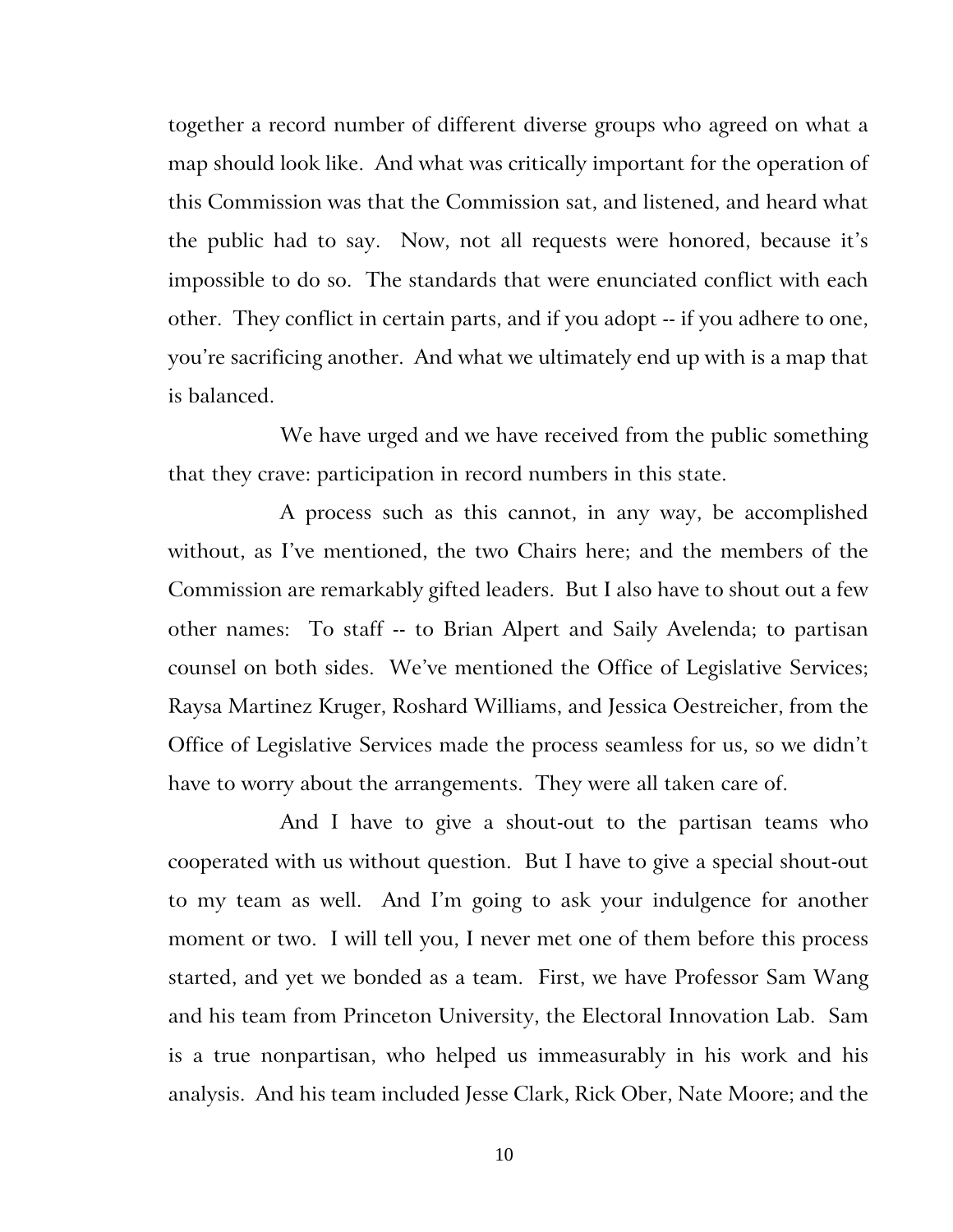folks back at the mothership at Princeton University who were punching in the numbers and giving us information.

We had some law students -- Ryan Brinkerhoff, Christian Culligan (phonetic), Zohar Hassan (phonetic), Kimberly Jackson -- of the Rutgers Law School, Constitutional Law Clinic. And they volunteered their time for us, and assisted us on some of the legal issues.

There were two other names that I have to mention. The first is a young man by the name of Kevin Cheung. I'm not sure if Kevin is 17 or 18 years old. He is a freshman at Rutgers University, at the Eagleton Institute, whose mapmaking skills are beyond his years. He is a remarkable young man. He came to us, he volunteered his time; he knows New Jersey politics, guys. Pay attention to him, because he told us what Senators were thinking -- not on the Commission -- were thinking about in terms of where they wanted to be.

And last, but not least -- he's going to be embarrassed, but I don't really care -- my learned attorney, Andrew Gimigliano, whose knowledge of the law, whose knowledge of the process, and his knowledge of how to deal with a client like me were priceless and invaluable almost beyond words. And what many of you know -- Andy was here 10 years ago. He knew how it worked; I didn't. And that knowledge was invaluable to me, and I owe a huge thank you to him.

Ladies and gentlemen, it was an honor to be associated with all of you. To the leaders, it was truly an honor to be associated with you, and to be part of this remarkable process; which I'll tell you, I knew little about before I got a call from the Chief Justice.

11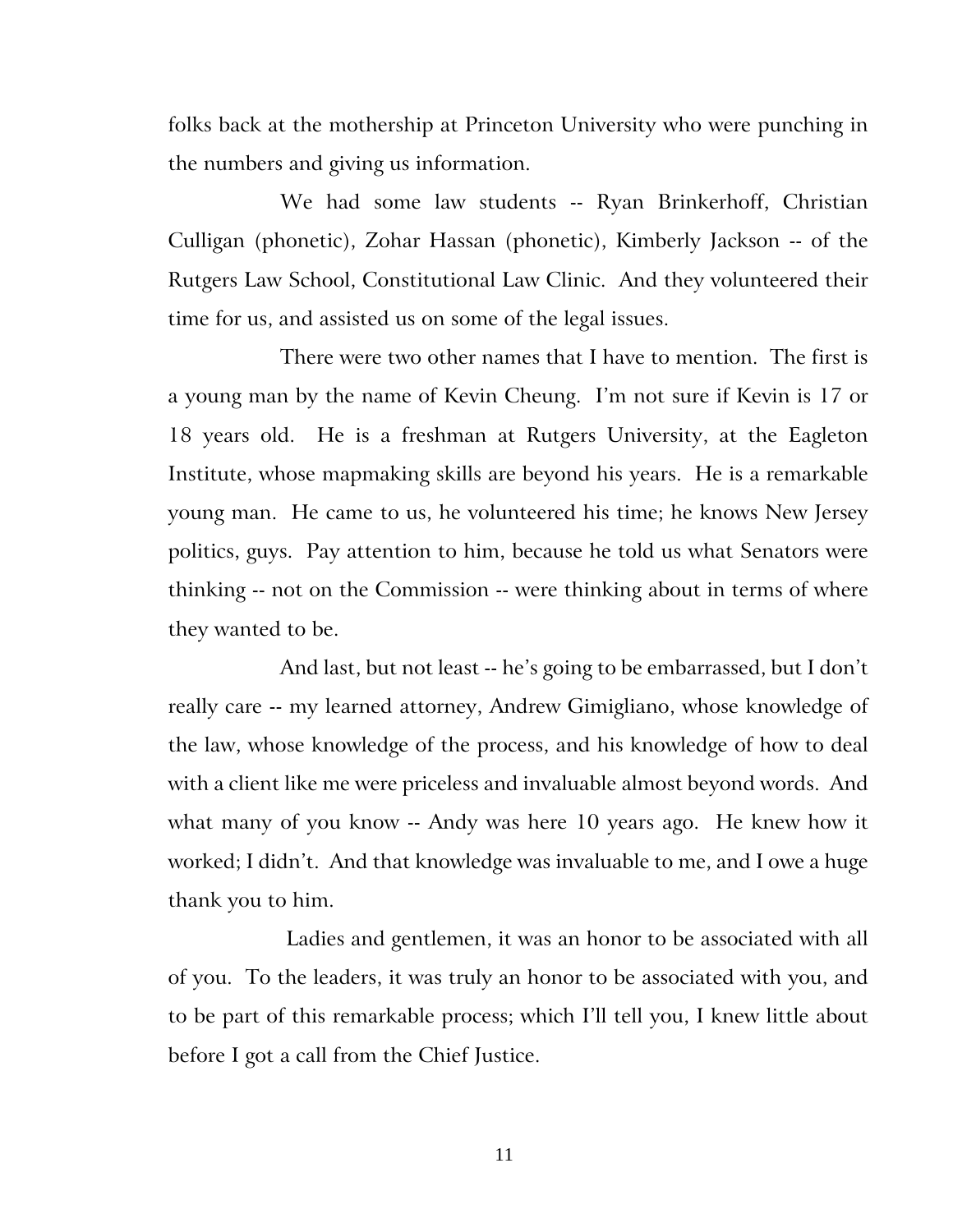I thank you all for your efforts. I thank you for the hard work that has been put in to achieve what is really something that we can all be proud of. And I thank you.

And now we get to the business at hand, which is, in fact, taking a vote.

Can I have a motion for the map?

MR. JONES: So moved.

MR. BARLAS: Second.

MS. MARTINEZ KRUGER: On the motion to adopt the map;

Commissioner Testa.

MS. TESTA: Yes.

MS. MARTINEZ KRUGER: Commissioner Taffet.

MR. TAFFET: Yes.

MS. MARTINEZ KRUGER: Commissioner Matos.

MS. MATOS: Yes.

MS. MARTINEZ KRUGER: Commissioner Lavery.

MR. LAVERY: Yes.

MS. MARTINEZ KRUGER: Commissioner Kean.

SENATOR KEAN: No.

MS. MARTINEZ KRUGER: Commissioner DuBois.

MS. DuBOIS: Yes.

MS. MARTINEZ KRUGER: Commissioner Cirillo.

DR. CIRILLO: No.

MS. MARTINEZ KRUGER: Commissioner Carchman. JUSTICE CARCHMAN: Yes.

MS. MARTINEZ KRUGER: Commissioner Bramnick.